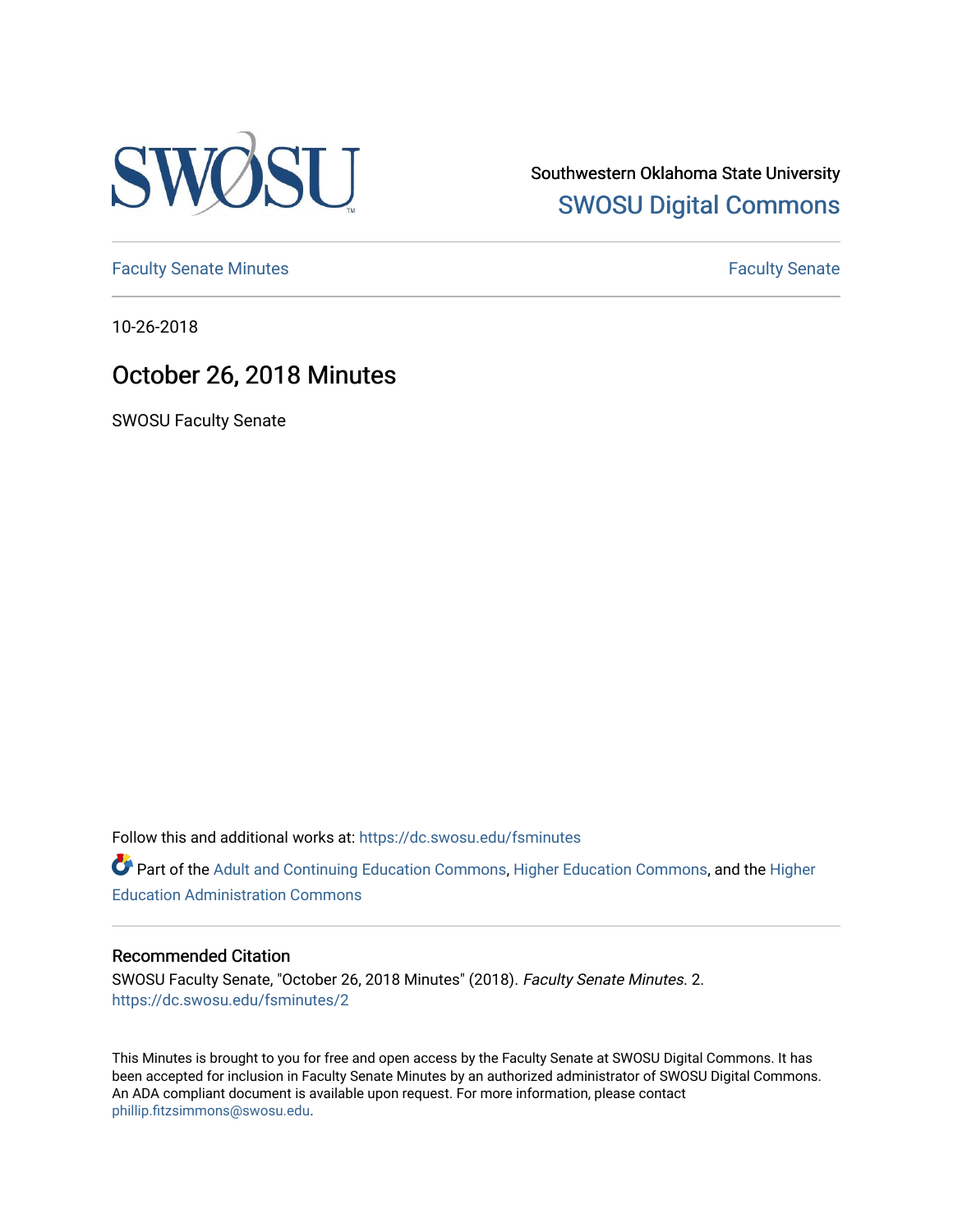# SWOSU Faculty Senate

October 26<sup>th</sup>, 2018 Approved Minutes

- **I. Call to Order:** Faculty Senate President Amanda Smith-Chesley called the October meeting of the Faculty Senate to Order at 2:34 pm in HEC 201.
- **II. Establishment of a Quorum:** Wayne Anderson, Landry Brewer (via ITV), Stephen Burgess, Yu-Ling Chen, Rachel Davis (via Zoom), Tommye Davis (via ITV), Jerry Dunn, Linda Pye, Swarup Ghosh, Robin Griffeath, Meri Hix (via Zoom), Yuni Lonebear, Eric Prichard, Sunu Kodumthara, Sharon Lawrence, Jack Li, Scott Long, David Martyn, Holly McKee, Evette Meliza, Kathy O'Neal, Eric Paul, Cynthia Pena, Hank Ramsey, Ann Russell, Hardeep Saluja, Lisa Boyles, Amanda Smith, Tony Stein, Karen Sweeney, Muatasem Ubeidat, Cheri Walker (via Zoom), Bo Pagliasotti.
- **III. Certification of Substitutes:** Linda Pye substituting for Phillip Fitzsimmons (Library); Eric Pritchard substituting for Paul Hummel (PRM); Yuni Lonebear for LeaAnne Hume (Nursing).
- **IV. Presentation of Visitors:** None.
- **V. Approval of Minutes:** Approved by a unanimous voice vote.

### **VI. Announcements**

- A. President Amanda Smith-Chesley
	- 1. Executive Council Meeting of 10/22/2018
		- a) State Budget: Revenues are up, but estimates not being met. Regents are asking for increase to higher ed. President Beutler will help faculty/staff/students with contacting state legislators
		- b) University Budget: Raise begins in Jan.; Strengthening Educational Institutions grant (Title III) brings \$2.2 million over 5 years for recruitment/advising
		- c) Enrollment: SWOSU will start using niche marketing for online programs
	- 2. Administrative Council of 10/22/18
		- a) Campus Connect to enroll students for summer 2019; Ellucian system for fall 2019. Pre-enrollment: March 4.
		- b) Professional development opportunity: SWOSU Instructional Excellence Academy initiative (Faculty Development Committee/CETL) begins in Jan. 2019. Marci Grant will provide details at Nov. Brown Bag. (Nov. 12 at noon & 1 pm)
		- c) Counseling Services now approved for Zoom sessions; upcoming Brown Bag on supporting transgender students in the classroom
		- d) Flu shot clinics have been very successful; ordering more vaccines
		- e) Online benefit enrollment: Nov. 1-16; labs available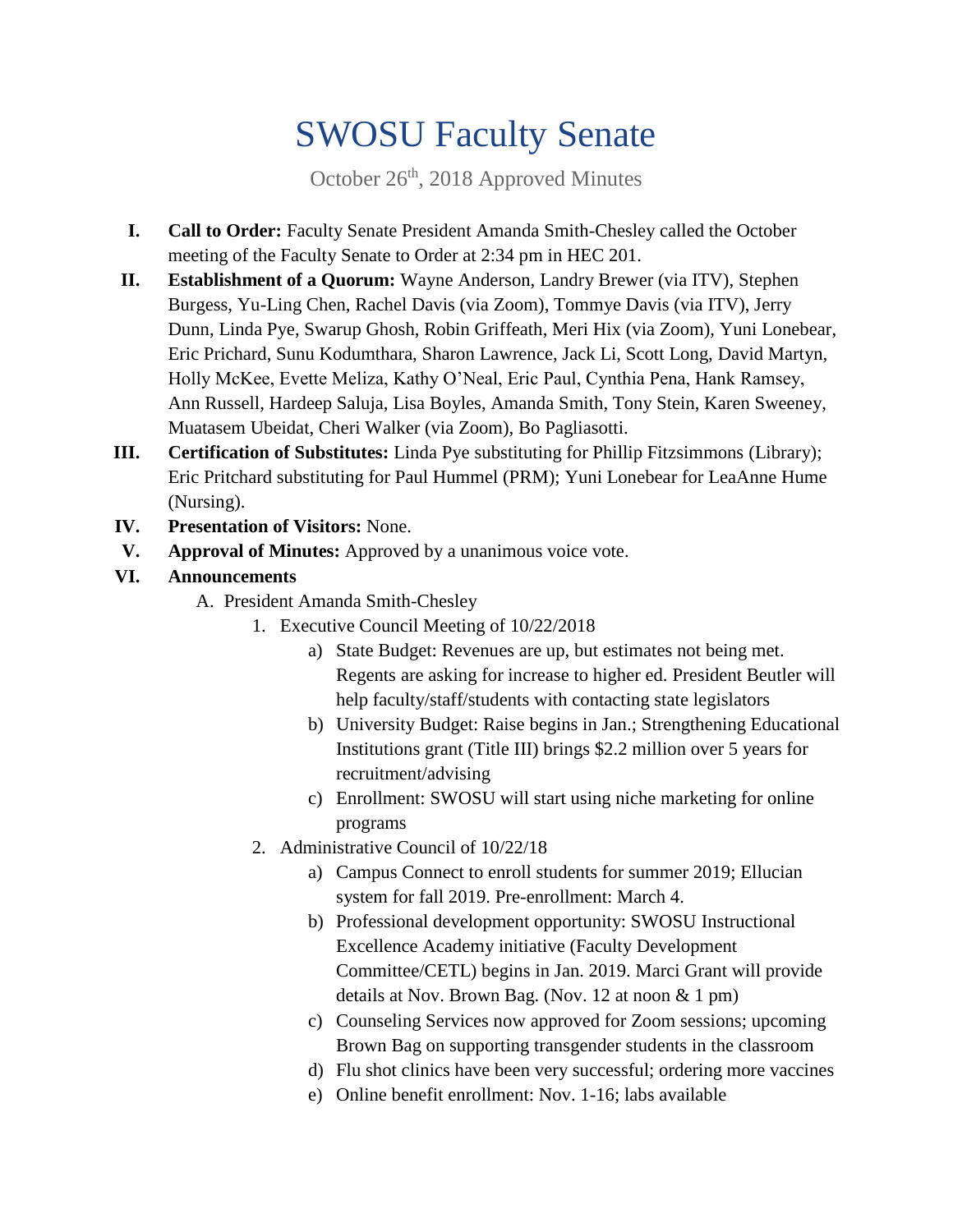- f) SWOSU Saturday Oct. 27<sup>th</sup>
- g) SWOSU Surplus Auction Oct. 30<sup>th</sup>
- h) HLC multilocation visit Nov.  $5<sup>th</sup>$  (Sayre, Caddo-Kiowa); 10-year accreditation visit on October 5-6, 2020
- i) Staff Appreciation Banquet Nov.  $8<sup>th</sup>$
- j) SWOSU Homecoming Activities Nov.  $9<sup>th</sup>$  and  $10<sup>th</sup>$
- k) SWOSU Research and Scholarly Activities Fair Nov. 15<sup>th</sup>
- 3. Meeting with Provost on 10/24/2018
	- a) SWOSU Instructional Excellence Academy: professional development initiative to provide guidance/resources on teaching
	- b) Provost South is working directly with the athletic director (Todd Thurman) to address attendance concern
- B. Secretary/Treasurer Holly McKee
	- 1. Roll Sheet—please sign
	- 2. Treasurer's Report
		- a) BancFirst
			- (1) September Balance: \$2,058.98
			- (2) Withdrawal: \$150.90 New Faculty Reception (drinks/cookies/fruit)
			- (3) Deposit: \$0
			- (4) Current Balance: \$1,908.08
		- b) University Account
			- (1) August Balance: \$105.01
			- (2) Current Balance: \$105.01
- C. President-Elect Stephen Burgess: Nothing to report.
- D. Past President Jerry Dunn: Nothing to report.
- E. Student Government Representative: Not present.

#### **VII. Reports from Standing and Ad Hoc Committees:**

#### **University Policies Committee:** from Muatasem Ubeidat, Chair

#### **Faculty Senate Report 2018-10-01**

The following is the final version of the Statement of Professional Conduct with references:

SWOSU Faculty Members are expected to uphold the highest standards of professional conduct and ethical behavior. Members should aspire to cultivate a respectful, collegial work environment and be paragons of professionalism. Colleagues, students, administration, staff, and visitors should be treated with courtesy, respect, and dignity. Members are expected to adhere to applicable State (*1,2*), RUSO (*3*), and University (*4*) policies and procedures. In addition, the SWOSU Faculty supports the AAUP *Statement on Professional Ethics* as a guide for expected conduct*. (5)*  References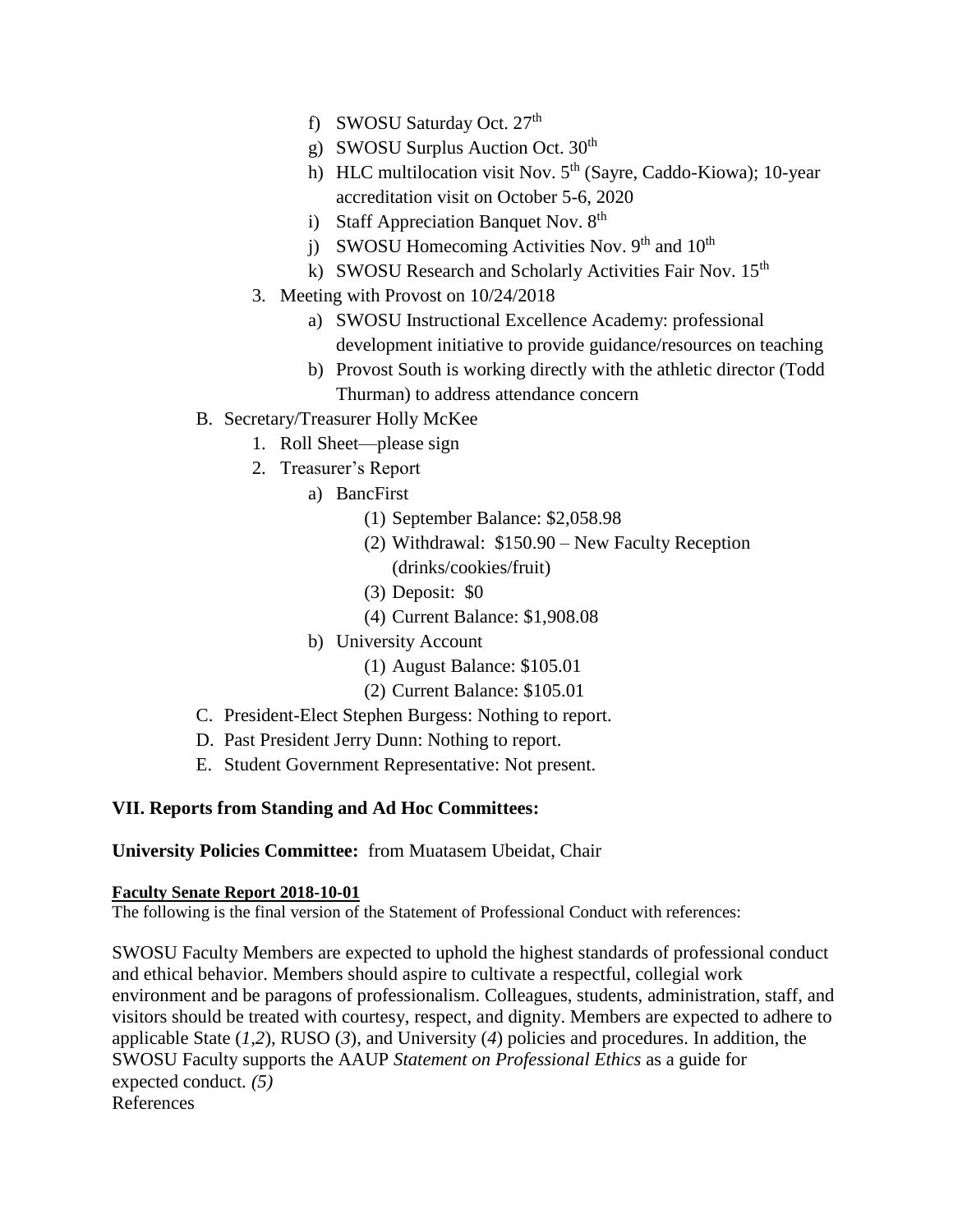1. <https://www.ok.gov/ethics/documents/2018%20Ethics%20ANNOTATED%20Rule%20v2018.1.pdf> ( October 23, 2018)

2. <https://www.ok.gov/ethics/documents/2018%20Ethics%20COMPILATION%20v2018.1.pdf> (October 23, 2018)

- 3. <https://www.ruso.edu/policy-manual> (October 23, 2018)
- 4. <https://www.swosu.edu/resources/policies/dept/hr/index.aspx> (October 23, 2018)
- 5. <https://www.aaup.org/report/statement-professional-ethics> (October 23, 2018)

#### **Rationale**

The University Policies Committee drafted the final version of the Statement of Professional Conduct in response to the Provost's request for the addition of a "Professional Behavior" statement in the Faculty Handbook. The committee's version positively reflects the university's ethical and professional values within the context of State, RUSO, and University policies and procedures.

Motion was made to accept the report and gather feedback from departments prior to November faculty senate meeting. Motion was seconded and accepted by a unanimous voice vote.

#### **Personnel Policies Committee:** from Sunu Kodumthara, Chair

The committee approves Dr. Mapopa Sanga's appointment on the Faculty University Tenure and Promotion Review Committee, given the absence of eligible faculty from Sayre this year.

Report accepted by a unanimous voice vote.

#### **VII. Unfinished Business:**

#### **VIII. New Business:**

**Ad hoc Attendance Committee:** Call for volunteers to serve on an ad hoc committee to consider communication and policies pertaining to student absences for athletic, scholarly, and extracurricular activities.

#### **IX. Caucuses to select FUTPRC Members**

A. See Appendix A for FUTPRC caucus results.

- **X. Adjournment:** 3:04 pm
- **XI. Next Meeting Friday, November 16th at 2:30 pm**